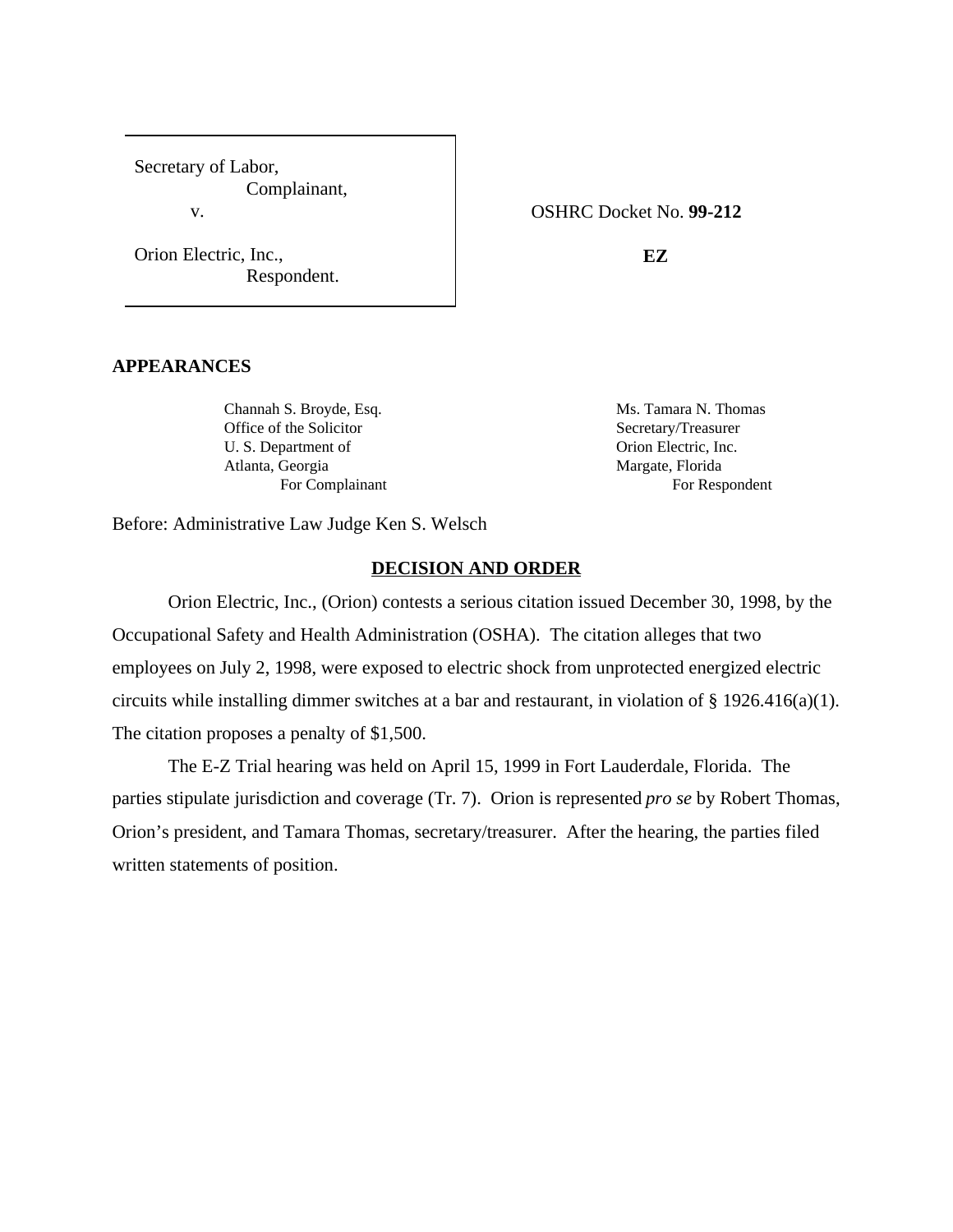Orion argues the lack of a hazard and unpreventable employee misconduct.<sup>1</sup> Orion's arguments are rejected. The standard cited makes no exception for exposure to low voltage circuits and assumes a hazard. Also, the record fails to establish that a safety rule prohibiting the activity was implemented and enforced. The violation is affirmed and a penalty of \$1,000 is assessed.

# *The Accident*

Orion, a small employer in Margate, Florida, with less than 25 employees, is engaged in the installation of electrical equipment primarily in new residential construction in South Florida (Tr. 12, 13, 42). Orion was formed in 1989 by Robert Thomas, a master electrician. It maintains approximately 13 crews in the field, which Thomas schedules and generally acts as a "traffic cop" (Tr. 15). Orion employs approximately five journeyman electricians (Tr. 14, 48).

In 1996 Orion hired William Beckinger, a journeyman electrician (Tr. 28, 39, 41). Thomas had worked with Beckinger for several years at another electric company. He considered Beckinger an experienced electrician with good judgment and safe work habits. Beckinger was also a personal friend (Tr. 25, 26-27, 29, 37).

With Beckinger's persistence, Orion expanded its business to include service work which involves installing electric equipment in pre-existing commercial and residential structures (Tr. 13, 41). According to Thomas, service work is more hazardous and requires more judgment than work in new construction because the electrician deals with existing power (Tr. 41, 43). Beckinger was allowed to develop and manage the service business. He was called "the service manager." Beckinger and Marlon Singh, another journeyman electrician, performed all of the service work for Orion (Tr. 13-14, 30-31, 45, 46).

In the evening of July 2, 1998, Beckinger and Marlon Singh were completing renovation work on Mulligan's Bar & Grill in Lauderdale-by-the-Sea (Tr. 96-97). The restaurant and bar was scheduled to open the next day for the fourth of July weekend (Tr. 97). They arrived at 4:00 p.m. to finish some "loose ends," such as running cable TV lines and cables from the cash register to the kitchen (Tr. 97). At approximately 8:00 p.m., there only remained four dimmer switches to install (Tr. 49, 98). Installing a dimmer switch takes approximately 15 minutes and was described as a "no-

 $<sup>1</sup>$  In its written statement, it appears that Orion may no longer argue employee misconduct (Orion's</sup> Statement of Position, p. 7). Since it is unclear, the employee misconduct defense is discussed in this decision.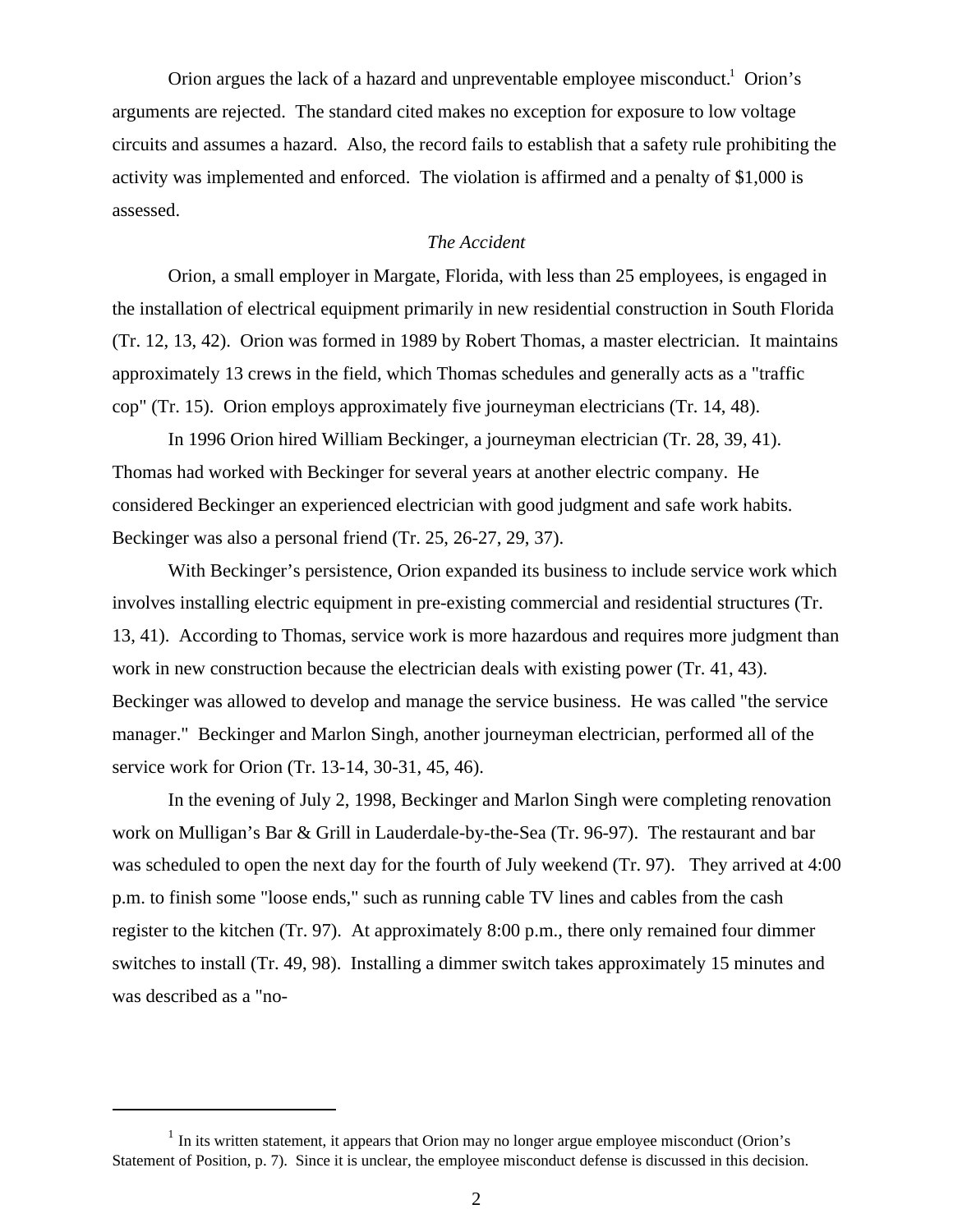brainer." For a qualified person, the job was not considered hazardous even on an energized circuit (Tr. 32, 35, 103, 108).

Beckinger began installing the dimmer switch behind the bar. The  $110$ -volt<sup>2</sup> circuit was not de-energized (Tr. 98, 104). It was a hot, muggy night and Singh speculates that Beckinger was perspiring (Tr. 110, 146). While installing the dimmer switch, Beckinger was electrocuted. The assistant medical examiner identified the cause of death "as a result of low voltage electrocution" (Exh. R-8).

Compliance Safety and Health Officer Joe DeMartino initiated an OSHA investigation on July 6, 1998 (Tr. 115, 164). He inspected the bar and visited Orion's offices (Tr. 117, 119). He testified that according to Thomas, journeyman electricians were allowed to work without deenergizing the circuit (Tr. 120, 153). Thomas denied making the statement and testified that he recommends employees to de-energize the circuit (Tr. 21).

### *Discussion*

The Secretary has the burden of proving a violation.

In order to establish a violation of an occupational safety or health standard, the Secretary has the burden of proving: (a) the applicability of the cited standard, (b) the employer's noncompliance with the standard's terms, (c) employee access to the violative conditions, and (d) the employer's actual or constructive knowledge of the violation (*i.e.,* the employer either knew or, with the exercise of reasonable diligence could have known, of the violative conditions).

*Atlantic Battery Co.,* 16 BNA OSHC 2131, 2138 (No. 90-1747, 1994).

#### Alleged Violation of § 1926.416(a)(1)

Section  $1926.416(a)(1)$  provides that:

No employer shall permit an employee to work in such proximity to any part of an electric power circuit that the employee could contact the electric power circuit in the course of work, unless the employee is protected against electric shock by deenergizing the circuit and

<sup>&</sup>lt;sup>2</sup> The record identifies the circuit as 110-volt or 120-volt (Tr. 31, 35, 73, 108). The citation refers to 115/120 VAC. For the purpose of the decision, it is referred to as 110-volt circuit. There is no dispute that it is low voltage (Exh. R-8; Tr. 97).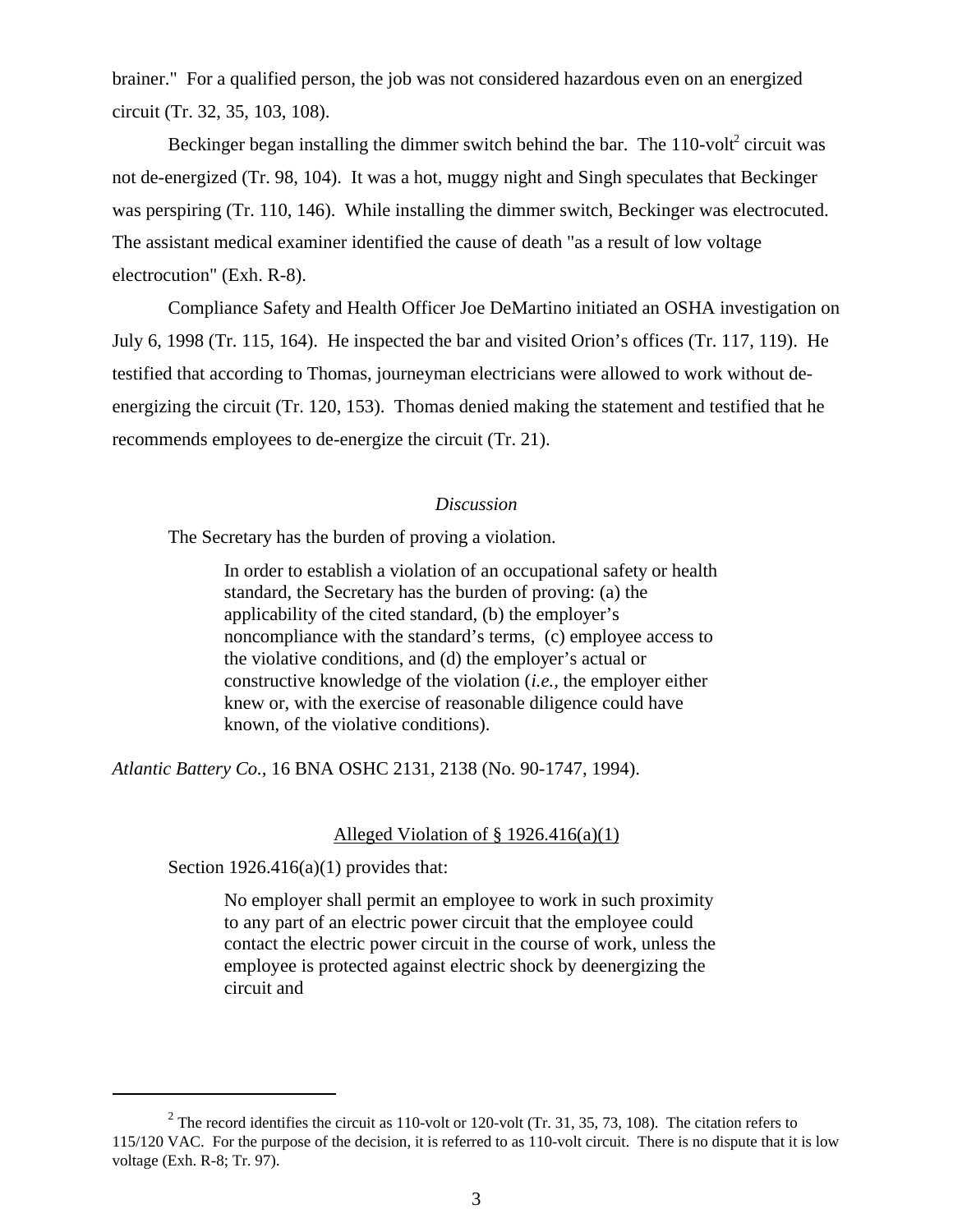grounding it or by guarding it effectively by insulation or other means.

There is no dispute that the standard applies to the electric work performed by Beckinger and Singh. The installation of dimmer switches was part of the renovation work on the bar (Tr. 22, 39, 49). Orion does not dispute that Beckinger and Singh were working on a "live" circuit which was not de-energized (Exh. C-1A; Tr. 98, 104). Also, the employees were not protected from shock by insulation or other means. The two employees were exposed to 110-volts and Beckinger was electrocuted. Installing the dimmer switch enabled Beckinger to contact the energized circuit. Thus, the application and terms of  $\S 1926.416(a)(1)$  were violated and employees were exposed to the energized circuit.

In order to establish an employer's knowledge of a violation, the Secretary must show that the employer knew or, with the exercise of reasonable diligence, could have known of a hazardous condition. Orion argues that it had no knowledge of Beckinger's work on an energized circuit. Although he knew the work involved installing dimmer switches, Thomas was not consulted about the work (Tr. 35, 39).

Orion concedes that Beckinger was a supervisory employee (Orion's Statement of Position, p. 2). He was in charge and responsible for Orion's service work. He obtained the jobs and supervised the other journeyman electricians. He was paid a salary (Tr. 30-31, 37, 41, 46). When Beckinger and Singh decided to install the dimmer switches without de-energizing the circuits, Beckinger acted on behalf of Orion. His knowledge and activity is imputed to Orion.

When a supervisory employee has actual or constructive knowledge of the violative conditions, his knowledge is imputed to the employer. *Dover Elevator Co.,* 16 BNA OSHC 1281, 1286 (No. 91-862, 1993). "Because corporate employers can only obtain knowledge through their agents, the actions and knowledge of supervisory personnel are generally imputed to their employers, and the Secretary can make a prima facie showing of knowledge by proving that a supervisory employee knew of or was responsible for the violation." *Todd Shipyards Corp.,*11 BNA OSHC 2177, 2179 (No. 77-1598, 1984).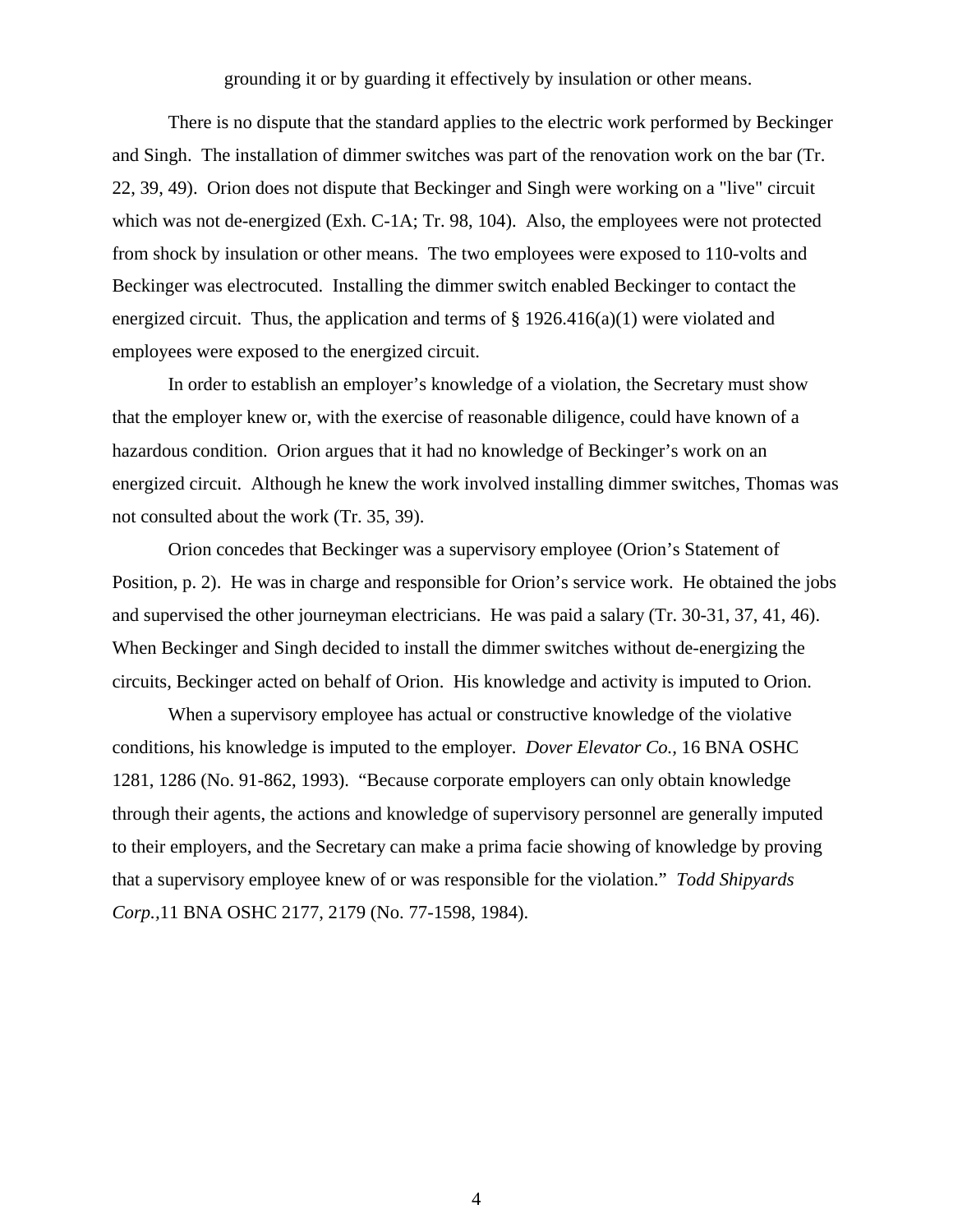### Orion's Argument

Orion argues that there is no hazard when working on energized low voltage circuits such as 110-volts because its journeymen electricians are licensed, trained and experienced. Beckinger was a journeyman electrician for 15 years, which he maintained with 16 hours of continuing education every two years (Tr. 30). Beckinger was considered an excellent electrician with good judgment and safe work habits (Tr. 25, 27, 37, 108).

Orion asserts that an energized 110-volt circuit is not hazardous in most circumstances. "[C]hanging out a switch or any other device 'live' is a rather common trade practice on a 120 volt system, which, in 20 years in the trade, I've seen countless times. I've done it, and I have talked to quite a few Electricians and Electrical Inspectors after Bill's death, who wouldn't think twice about doing it." Other than receiving a possible shock, Orion argues that for 110 volts to be fatal, the person would have to be "unable to break contact with the 'live part' or 'ground' by virtue of a physical condition, or by becoming part of a completed circuit" (Orion's Statement of Position, p. 3; Tr. 31).

Section 1926.416(a)(1), however, does not provide an exception for electrical work on low voltage circuits. The safety standard assumes a hazard. In deciding the seriousness of the hazard, "the issue is not whether an accident is likely to occur; it is rather, whether the result would likely be death or serious harm if an accident should occur.'' *Whiting-Turner Contracting Co.,* 13 BNA OSHC 2155, 2157, (No. 87-1238, 1989). An employer's failure to perceive the violative conditions as hazardous is not a defense to the citation. When a standard prescribes specific means of enhancing employee safety, such as de-energizing the circuit, the Review Commission has long presumed that a hazard exists if the terms of the standard are violated. *Clifford B. Hannay & Son, Inc*., 6 BNA OSHC 1335, 1337 (No. 15983, 1978).

As the accident here demonstrates, the practice of working on energized circuits, including low voltage circuits, can cause injury and even death. As noted by the Associate Medical Examiner for Broward County, Florida:

> Because many people have sustained shocks with no apparent ill effects, they reason that it is not harmful. The term low voltage is misleading because the voltage is largely unimportant in electrocutions. Most "low voltage" circuits in a house have a current between 15 and 30 amps. The heart may be stopped or sent into a lethal irregular rhythm by less than 1 amp. Non-fatal shocks, for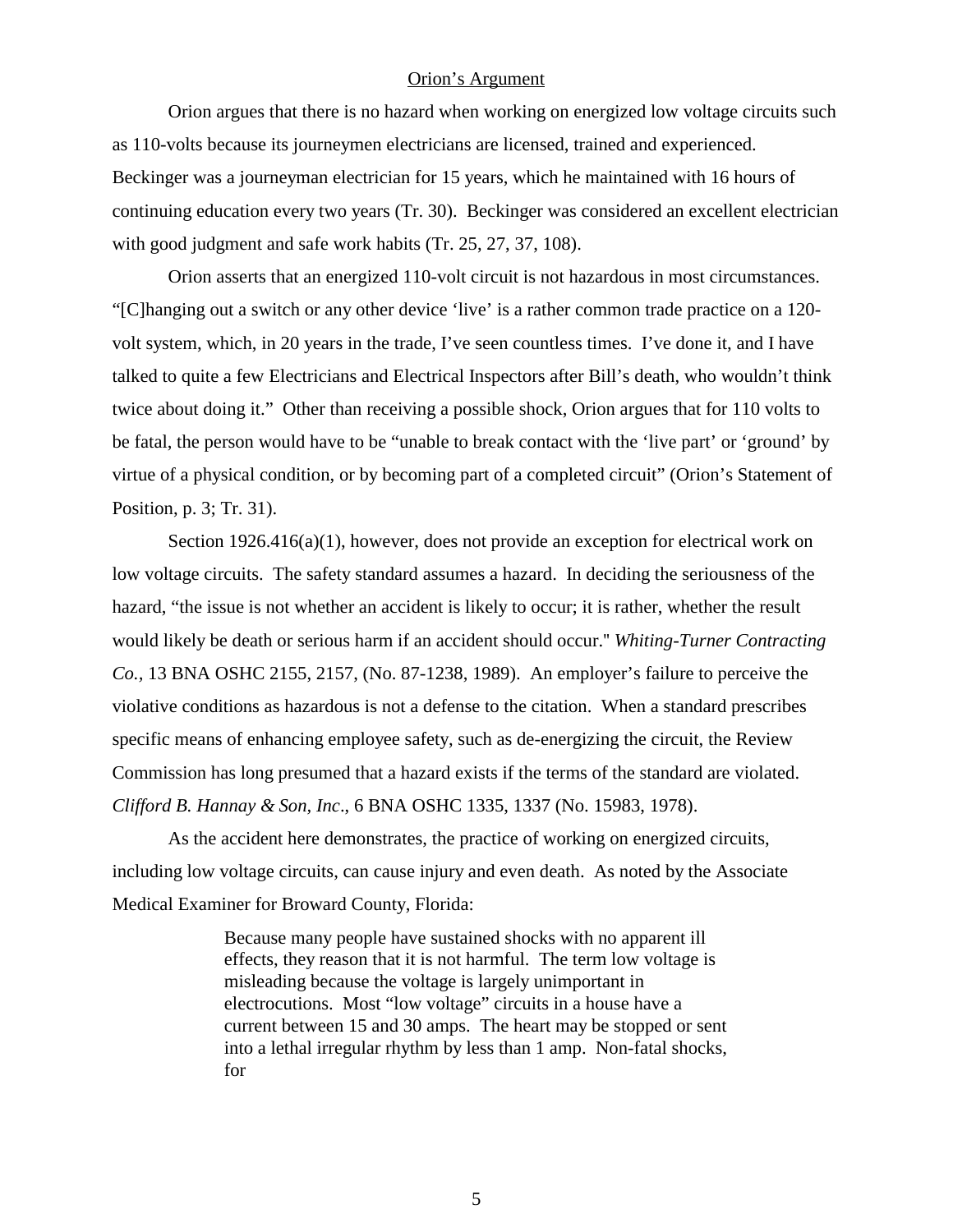whatever reason (grounding, resistance, attenuation, direction, etc.) either do not carry sufficient amperage or do not pass through the heart or brain which are most susceptible to electric shock. But under the correct set of conditions, ordinary house current can be quite deadly, usually without leaving any burns or other injuries. This is apparently what happened to Mr. Beckinger. In this county, there are about a half dozen electrocutions a year. On average, half are low voltage and half are classified as occupational.

"Experience in working under hazardous conditions cannot be considered a substitute for physical protection measures set out in a standard." *Cornell & Company, Inc*., 5 BNA OSHC 1018, 1020 (No. 9353, 1977). The purpose of a safety standard is to prevent the first accident, such as in this case. An employer must assure that employees, even experienced employees, work in a safe manner. The Secretary has met her burden in establishing a serious violation of § 1926.416(a)(1).

# Orion's Employee Misconduct Defense

During the hearing, Orion asserted that if there was a violation, it was due to unpreventable employee misconduct. Orion points to its safety rule, which states:

> All machines and equipment must be operated in a safe, sensible manner. Shut off machine or equipment before making adjustment, cleaning or repairing. Only authorized persons are allowed to operate machines and equipment" (Exhs. R-1, R-5).

Orion maintains that this safety rule instructs employees to turn off the power before working on an electrical circuit (Exh. R-5; Tr. 74-75). Since the term "equipment"<sup>3</sup> is specifically defined in the National Electric Code and Orion's business involves electrical installations in accordance with the Code, Orion argues that this rule directs its electricians to deenergized the circuit before making any adjustments or repairs. OSHA considers the rule vague, ambiguous and not job specific (Tr. 121, 172).

As written, Orion's work rule is general and open to interpretation. An employer's safety rule that employees "shut off machines and equipment" during adjustment, cleaning and repair is not as clear as instructing employees to de-energize a circuit during installation of electrical

 $3$  The term "equipment" is defined in the National Electric Code as "[A] general term including material, fittings, devices, appliances, fixtures, apparatus, and the like used as a part of, or in connection with, an electrical installation" (Exh. R-6).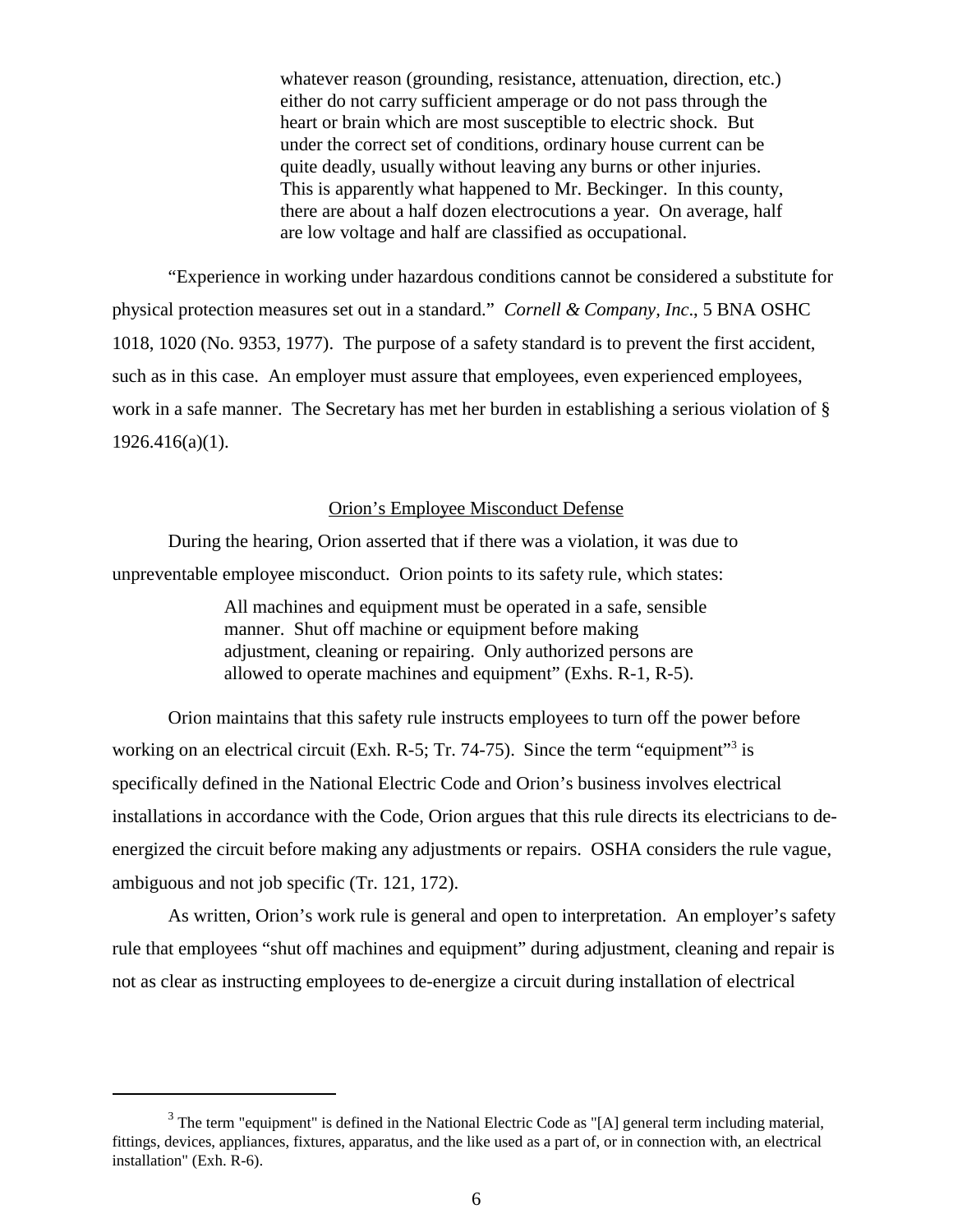equipment. As conceded by Thomas, under the electric code "electrical circuit" and "equipment" are different in that the former term refers to the wires connected to the equipment (Tr. 83). However, even if the court accepts Orion's interpretation of its safety rule as reasonable within the electrical industry, Orion's employee misconduct defense is still not met.

In order to show unpreventable employee misconduct, an employer is required to prove that (1) it has established work rules designed to prevent the violation, (2) it has adequately communicated these rules to its employees, (3) it has taken steps to discover violations, and (4) it has effectively enforced the rules when violations are discovered. *Nooter Construction Co.,* 16 BNA OSHC 1572, 1578 (No. 91-0237, 1994). It is Orion's burden to show that the employee's misconduct was unpreventable.

Thomas testified that he recommends employees to de-energize the circuit before working on it (Tr. 21, 74). Singh testified that Thomas instructed employees to de-energize the circuit (Tr. 89, 107). Thomas, however, concedes that he has worked on energized circuits and is aware that employees, depending on the circumstances, also work on "live" circuits (Tr. 20-21, 39). Singh also acknowledges that he had worked on energized circuits in the past (Tr. 99, 108). In fact, Thomas states that "[I]f I felt like I needed to leave that circuit on for whatever reason, I would change it out 'live' without a second thought or trepidation" (Orion's Statement of Position, p. 7).

Singh testified that he and Beckinger decided to install the dimmer switch without deenergizing the circuit because "they are single volt dimmers. If we shut the power, it would shut the lights off the entire place. We didn't have flash lights on our person with us at the time. We do have them in the truck" (Tr. 98). "It's faster and quicker" (Tr. 99).

 Singh's reasons for not de-energizing the circuit do not excuse the noncompliance. Singh concedes that a flashlight was in the truck. Also, the circuit breakers prevented the shut down of all power to the bar (Tr. 102, 106). A more expedient or faster method to perform a task does not excuse compliance with the safety requirements.

Also, the record fails to show that any rule to de-energize the circuit was enforced by Orion. ``[W]hen the alleged misconduct is that of a supervisory employee, the employer must also establish that it took all feasible steps to prevent the accident, including adequate instruction and supervision of its employee'' *Archer-Western Contractors, Ltd*, 15 BNA OSHC 1013, 1017 (No. 87-1067, 1991). The Commission also stated that "where a supervisory employee is involved, the proof of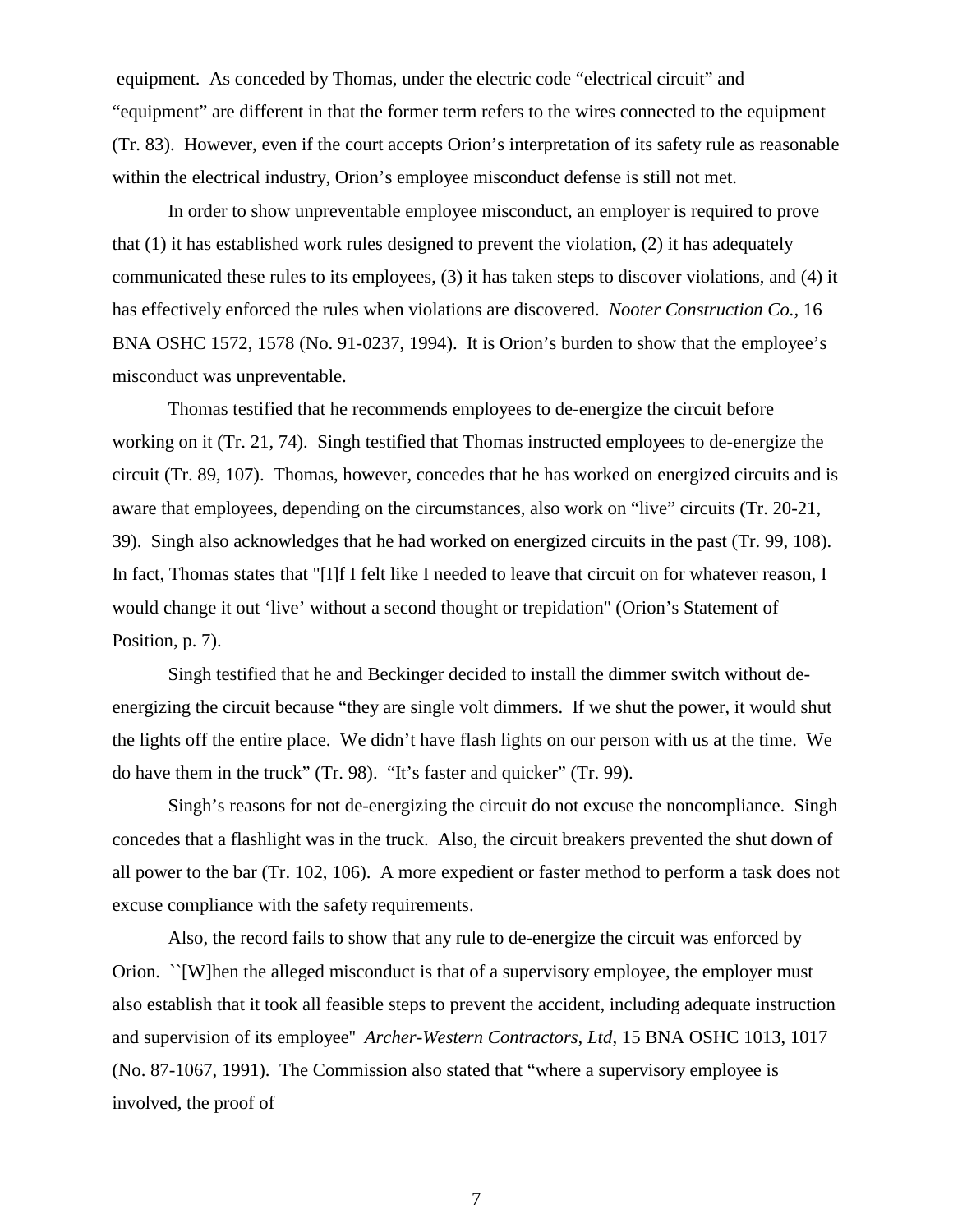unpreventable employee misconduct is more rigorous and the defense is more difficult to establish since it is the supervisors' duty to protect the safety of employees under his supervision. A supervisor's involvement in the misconduct is strong evidence that the employer's safety program was lax." *Id*. at 1017. The "fact that a supervisor would feel free to breach a company safety policy is strong evidence that the implementation of the policy is lax" *United Geophysical Corp.,* 9 BNA OSHC 2117, 2123 (No. 78-6265, 1981).

The failure of Beckinger and Singh to de-energize the circuits indicates a misunderstanding of any company rule, or that the rule was ineffectively enforced by Orion. Because there were no circumstances shown which prevented the employees from de-energizing the circuit, Beckinger and Singh's failure to de-energize or use other protection indicates a lack of concern for the consequences of their action. Adequate enforcement is a critical element of the employee misconduct defense. Although Beckinger and Singh were experienced electricians, Orion is not excused from assuring that employees comply with safety requirements. There is no evidence that Orion enforced a rule to de-energize the circuit. No employees were shown to have been warned or disciplined for violating the rule, although Thomas was aware that his instruction was not followed. An effective safety program requires "a diligent effort to discover and discourage violations of safety rules by employees." *Paul Betty, d/b/a Betty Brothers*, 9 BNA OSHC 1379, 1383 (No. 76-4271, 1981).

Orion is a small company and appears conscientious. However, it must take responsibility to ensure that its employees, including experienced journeymen electricians, work in a safe manner. Unless Orion changes its attitude about the hazards associated with working with low voltage, there remains the potential for another accident. This case demonstrates that even an experienced employee can make a serious mistake if safety is not considered. It concerns the court that even after his accident, neither Thomas nor Singh<sup>4</sup> indicate that they will change their attitude towards working on an unprotected energized circuit (Orion's Statement of Position, p. 7; Tr. 109). Orion needs to take responsibility and enforce a safety instruction to electricians. If circumstances do prevent de-energizing the circuit, the standard permits protection by insulation or other means.

 $<sup>4</sup>$  Since January, 1999, Singh no longer works for Orion. He left for another opportunity (Tr. 114).</sup>